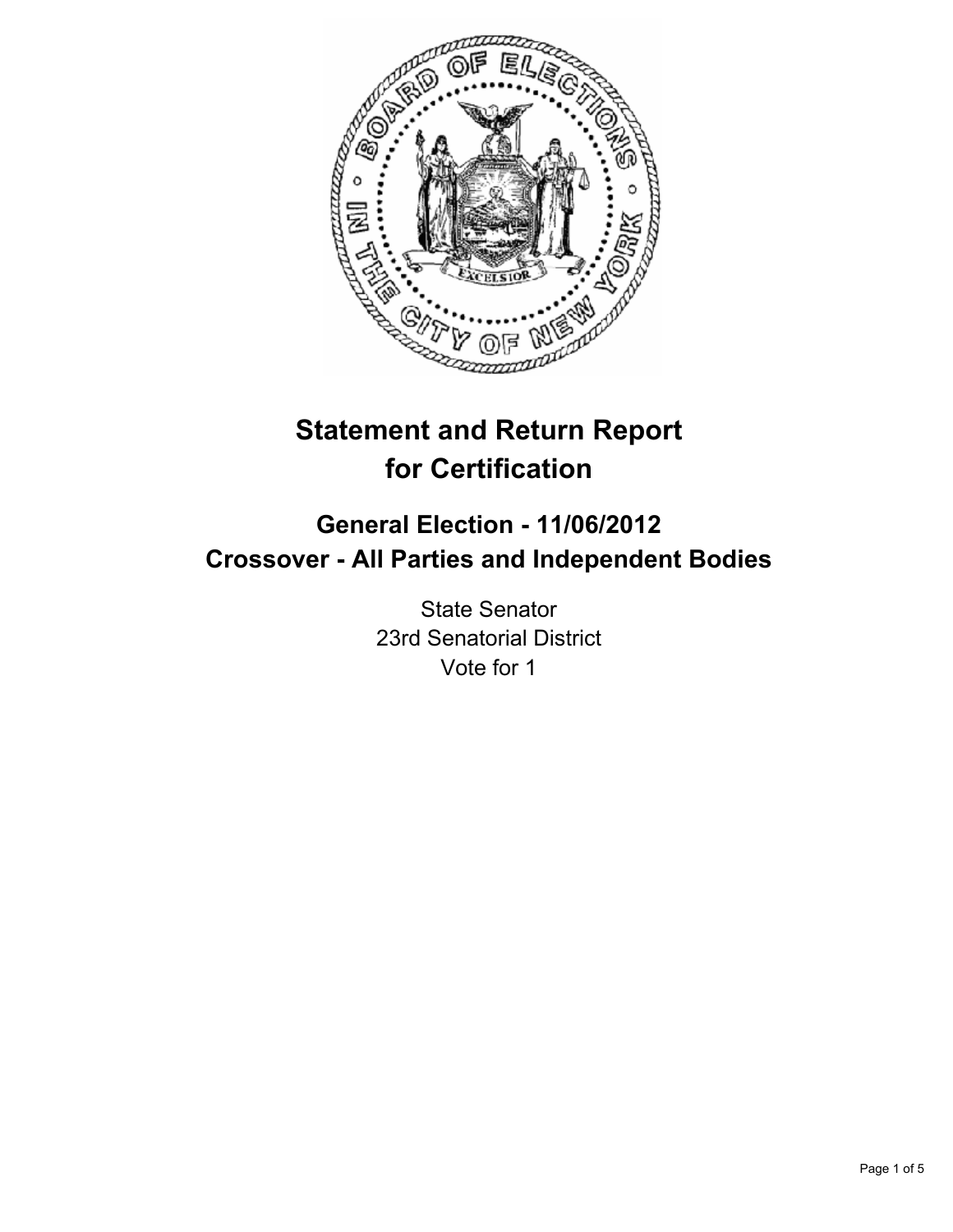

### **Kings County**

| <b>PUBLIC COUNTER</b>                                    | 25,562 |
|----------------------------------------------------------|--------|
| <b>EMERGENCY</b>                                         | 8      |
| <b>ABSENTEE/MILITARY</b>                                 | 1,042  |
| <b>FEDERAL</b>                                           | 200    |
| <b>SPECIAL PRESIDENTIAL</b>                              | 0      |
| <b>AFFIDAVIT</b>                                         | 7,394  |
| <b>Total Ballots</b>                                     | 34,206 |
| Less - Inapplicable Federal/Special Presidential Ballots | (200)  |
| <b>Total Applicable Ballots</b>                          | 34,006 |
| DIANE J. SAVINO (DEMOCRATIC)                             | 16,830 |
| LISA GREY (REPUBLICAN)                                   | 7,740  |
| LISA GREY (CONSERVATIVE)                                 | 628    |
| DIANE J. SAVINO (WORKING FAMILIES)                       | 734    |
| DIANE J. SAVINO (INDEPENDENCE)                           | 345    |
| ANDREW GOUNARDES (WRITE-IN)                              | 1      |
| ANDREW S. GOUNARDES (WRITE-IN)                           | 3      |
| <b>CHUCK NORRIS (WRITE-IN)</b>                           | 1      |
| DAVIT STOROBIN (WRITE-IN)                                | 1      |
| IRIS FELS (WRITE-IN)                                     | 1      |
| JOZPH HAYONYI (WRITE-IN)                                 | 1      |
| MARTIN J. GOLDEN (WRITE-IN)                              | 1      |
| RALPH NADER (WRITE-IN)                                   | 1      |
| SIMCHA FELDER (WRITE-IN)                                 | 1      |
| UNATTRIBUTABLE WRITE-IN (WRITE-IN)                       | 8      |
| <b>Total Votes</b>                                       | 26,296 |
| Unrecorded                                               | 7,710  |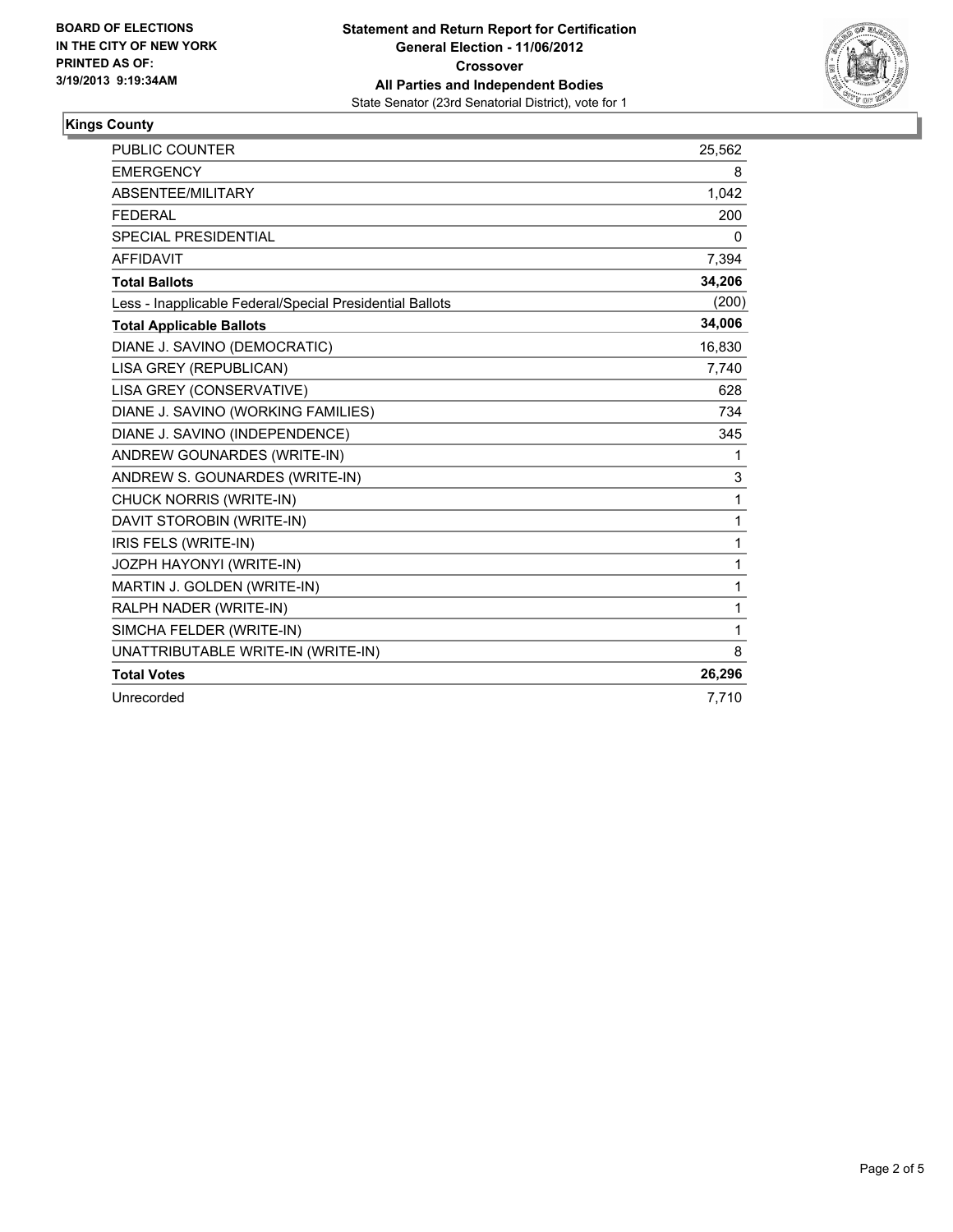

#### **Richmond County**

| <b>PUBLIC COUNTER</b>                                    | 36,605         |
|----------------------------------------------------------|----------------|
| <b>EMERGENCY</b>                                         | 3              |
| ABSENTEE/MILITARY                                        | 1,781          |
| <b>FEDERAL</b>                                           | 190            |
| <b>SPECIAL PRESIDENTIAL</b>                              | 4              |
| AFFIDAVIT                                                | 4,333          |
| <b>Total Ballots</b>                                     | 42,916         |
| Less - Inapplicable Federal/Special Presidential Ballots | (194)          |
| <b>Total Applicable Ballots</b>                          | 42,722         |
| DIANE J. SAVINO (DEMOCRATIC)                             | 30,658         |
| LISA GREY (REPUBLICAN)                                   | 5,843          |
| LISA GREY (CONSERVATIVE)                                 | 920            |
| DIANE J. SAVINO (WORKING FAMILIES)                       | 1,392          |
| DIANE J. SAVINO (INDEPENDENCE)                           | 596            |
| ABDEL RICH AHMED (WRITE-IN)                              | 1              |
| ANDREW LANZA (WRITE-IN)                                  | 1              |
| BOB MENENDEZ (WRITE-IN)                                  | 1              |
| ERIC HAZON (WRITE-IN)                                    | 1              |
| GEORGE M. CODD (WRITE-IN)                                | 1              |
| JACOB ELEVANDO (WRITE-IN)                                | 1              |
| JASON PRICE (WRITE-IN)                                   | 1              |
| JOHN ADDAMS (WRITE-IN)                                   | 1              |
| JOSEPH F. JAMES (WRITE-IN)                               | $\mathbf{1}$   |
| <b>JULIE LEWIS (WRITE-IN)</b>                            | $\mathbf{1}$   |
| LLOYD SIKES (WRITE-IN)                                   | 1              |
| MARTIN GOLDEN (WRITE-IN)                                 | 1              |
| MICHAEL LORDAN (WRITE-IN)                                | 1              |
| OLUROTIMI SOLOMON OYEKAN (WRITE-IN)                      | 2              |
| ROBERT OBERMEYER (WRITE-IN)                              | $\overline{c}$ |
| SCOTT NOREN (WRITE-IN)                                   | $\mathbf 1$    |
| STACEY JONES (WRITE-IN)                                  | $\mathbf{1}$   |
| TAYLOR COPP (WRITE-IN)                                   | 1              |
| UNATTRIBUTABLE WRITE-IN (WRITE-IN)                       | 5              |
| <b>Total Votes</b>                                       | 39,434         |
| Unrecorded                                               | 3,288          |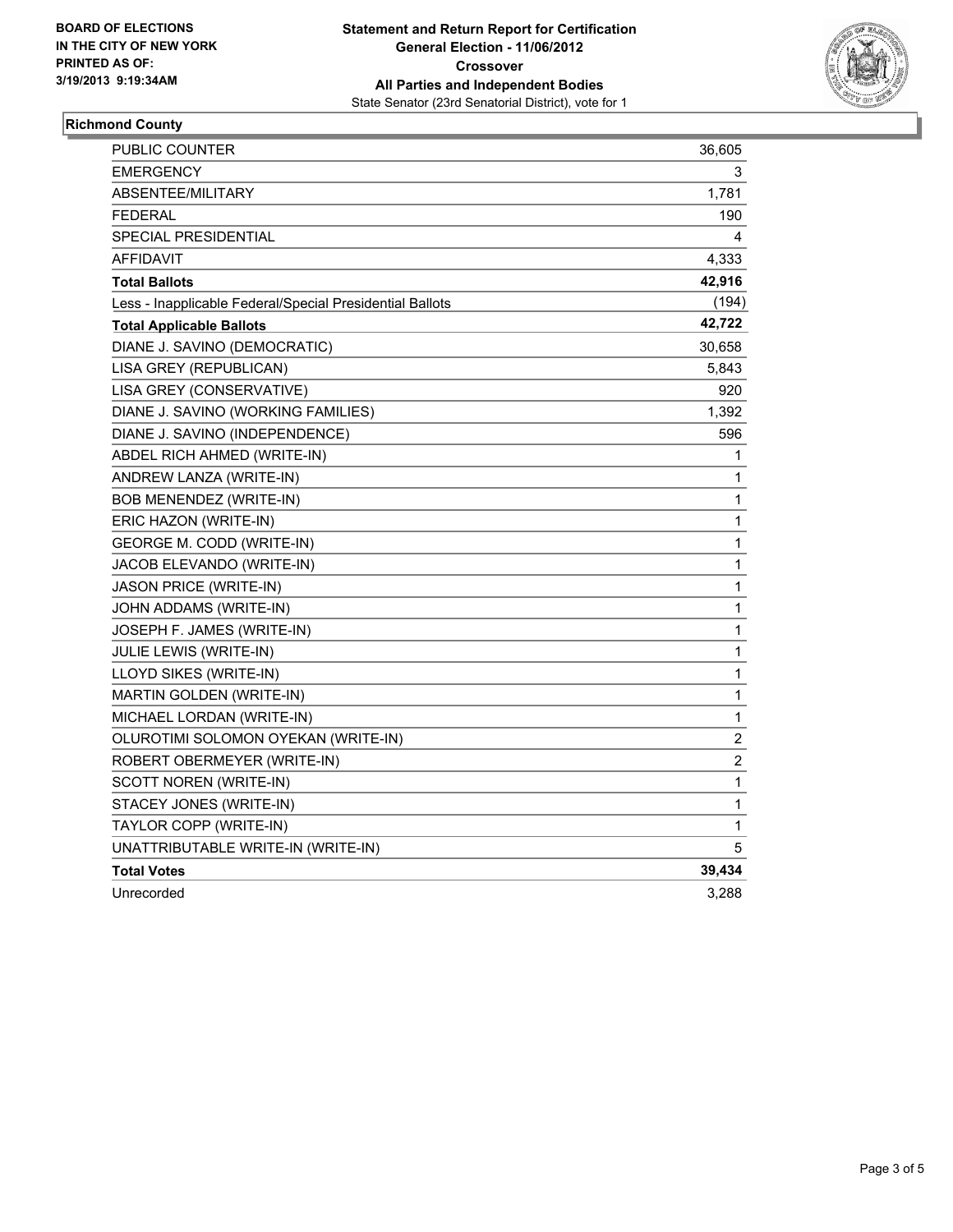

#### **Total for State Senator (23rd Senatorial District)**

| PUBLIC COUNTER                                           | 62,167       |
|----------------------------------------------------------|--------------|
| <b>EMERGENCY</b>                                         | 11           |
| ABSENTEE/MILITARY                                        | 2,823        |
| <b>FEDERAL</b>                                           | 390          |
| SPECIAL PRESIDENTIAL                                     | 4            |
| AFFIDAVIT                                                | 11,727       |
| <b>Total Ballots</b>                                     | 77,122       |
| Less - Inapplicable Federal/Special Presidential Ballots | (394)        |
| <b>Total Applicable Ballots</b>                          | 76,728       |
| DIANE J. SAVINO (DEMOCRATIC)                             | 47,488       |
| LISA GREY (REPUBLICAN)                                   | 13,583       |
| LISA GREY (CONSERVATIVE)                                 | 1,548        |
| DIANE J. SAVINO (WORKING FAMILIES)                       | 2,126        |
| DIANE J. SAVINO (INDEPENDENCE)                           | 941          |
| ABDEL RICH AHMED (WRITE-IN)                              | 1            |
| ANDREW GOUNARDES (WRITE-IN)                              | 1            |
| ANDREW LANZA (WRITE-IN)                                  | 1            |
| ANDREW S. GOUNARDES (WRITE-IN)                           | 3            |
| BOB MENENDEZ (WRITE-IN)                                  | 1            |
| CHUCK NORRIS (WRITE-IN)                                  | 1            |
| DAVIT STOROBIN (WRITE-IN)                                | 1            |
| ERIC HAZON (WRITE-IN)                                    | 1            |
| <b>GEORGE M. CODD (WRITE-IN)</b>                         | 1            |
| IRIS FELS (WRITE-IN)                                     | 1            |
| JACOB ELEVANDO (WRITE-IN)                                | 1            |
| JASON PRICE (WRITE-IN)                                   | 1            |
| JOHN ADDAMS (WRITE-IN)                                   | 1            |
| JOSEPH F. JAMES (WRITE-IN)                               | 1            |
| JOZPH HAYONYI (WRITE-IN)                                 | 1            |
| JULIE LEWIS (WRITE-IN)                                   | 1            |
| LLOYD SIKES (WRITE-IN)                                   | 1            |
| MARTIN GOLDEN (WRITE-IN)                                 | $\mathbf{1}$ |
| MARTIN J. GOLDEN (WRITE-IN)                              | 1            |
| MICHAEL LORDAN (WRITE-IN)                                | 1            |
| OLUROTIMI SOLOMON OYEKAN (WRITE-IN)                      | 2            |
| RALPH NADER (WRITE-IN)                                   | 1            |
| ROBERT OBERMEYER (WRITE-IN)                              | 2            |
| SCOTT NOREN (WRITE-IN)                                   | 1            |
| SIMCHA FELDER (WRITE-IN)                                 | 1            |
| STACEY JONES (WRITE-IN)                                  | 1            |
| TAYLOR COPP (WRITE-IN)                                   | 1            |
| UNATTRIBUTABLE WRITE-IN (WRITE-IN)                       | 13           |
| <b>Total Votes</b>                                       | 65,730       |
| Unrecorded                                               | 10,998       |